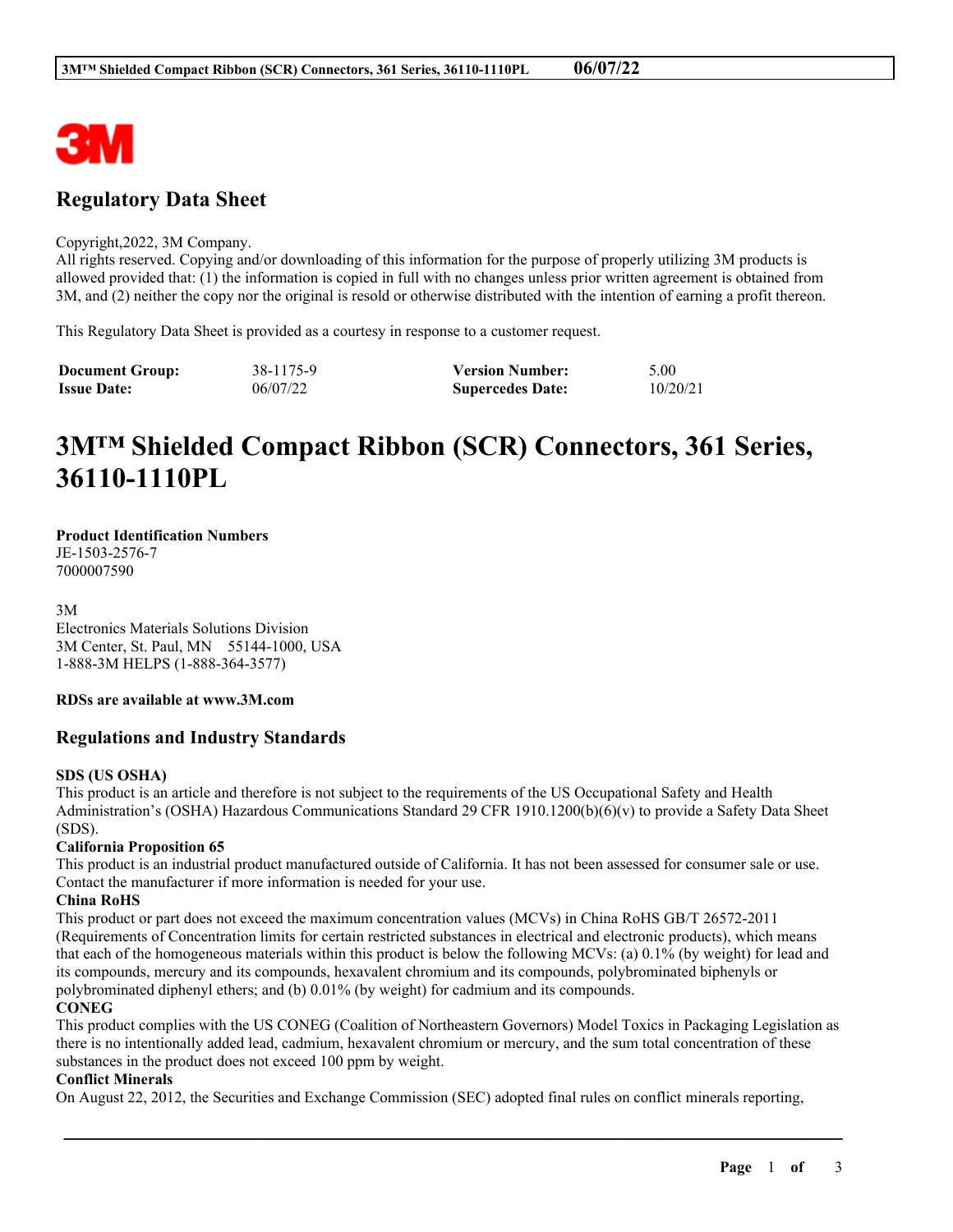pursuant to Section 1502 of the Dodd-Frank Act which requires manufacturers of products containing "conflict minerals" to disclose to the SEC whether those minerals are sourced from the Democratic Republic of Congo (DRC) or adjoining countries. 3M has been participating in the EICC-GeSI Extractives Workgroup, and are incorporating the EICC-GeSI Conflict Minerals Reporting template in existing systems for use with suppliers of materials that may contain conflict minerals covered by the SEC rules. 3M will provide product-specific information once the required supply chain data has been obtained.

#### **CPSIA 2008**

A Certificate of General Conformity per the US Consumer Product Safety Act, 15 U.S.C. § 2063 (a)(1), as revised by section 102 of the 2008 US Consumer Product Safety Improvement Act, is not required for the requested product.

#### **EU REACH**

Substances listed in Annex XIV of Regulation No 1907/2006 of the European Parliament and the Council concerning the Registration, Evaluation, Authorization and Restriction of Chemicals (REACH) are not intentionally added to this product.

#### **EU REACH**

Substances listed in Annex XVII of Regulation No 1907/2006 of the European Parliament and the Council concerning the Registration, Evaluation, Authorization and Restriction of Chemicals (REACH) are not intentionally added to this product. **EU REACH**

This product is an article, without intended release of a chemical substance, under the Regulation No 1907/2006 of the European Parliament and the Council concerning the Registration, Evaluation, Authorisation and Restriction of Chemicals (REACH) (refer to REACH, Article 3(3)). It is not a chemical preparation. Therefore, it is not subject to the (pre)-registration or the registration process. It does not require a safety data sheet.

#### **EU REACH**

This product, including any article that the product is composed of, does not contain at greater than 0.1% by weight a Substance of Very High Concern (SVHC) substance identified according to Article 59 of REACH. This declaration reflects the substances on the candidate SVHC list, effective January 2022.

#### **EU RoHS**

This product does not exceed the maximum concentration values (MCVs) set under EU Directive 2011/65/EU (RoHS recast/RoHS 2), as stated in Annex II to that directive. This means that each of the homogenous materials within this product does not exceed the following MCVs: (a) 0.1% (by weight) for lead, mercury, hexavalent chromium, polybrominated biphenyls or polybrominated diphenyl ethers; and (b) 0.01% (by weight) for cadmium.

#### **EU RoHS Phthalates**

This product does not exceed the maximum concentration values (MCVs) for phthalates set under EU Directive 2011/65/EU (RoHS recast/RoHS 2), as amended by EU 2015/863, which applies to finished EEE after July 22, 2019 for Category 1-7, 10- 11 products and after July 22, 2021 for Category 8 and 9 products. This means that each of the homogeneous materials within this product does not exceed the MCV of 0.1% (by weight) for each of the following phthalates: DEHP, BBP, DBP, and DIBP.

#### **Sustainability and 3M**

Go to www.3M.com/sustainability to learn about 3M's programs. 3M is a signatory of the United Nations Global Compact (UNGC).

\_\_\_\_\_\_\_\_\_\_\_\_\_\_\_\_\_\_\_\_\_\_\_\_\_\_\_\_\_\_\_\_\_\_\_\_\_\_\_\_\_\_\_\_\_\_\_\_\_\_\_\_\_\_\_\_\_\_\_\_\_\_\_\_\_\_\_\_\_\_\_\_\_\_\_\_\_\_\_\_\_\_\_\_\_\_\_\_\_\_

#### **Sustainability and 3M's Code of Conduct**

Go to www.3M.com/businessconduct

#### **TSCA Section 6**

This product is not known to contain 2,4,6-Tri-tert-butylphenol (CAS 732-26-3).

**TSCA Section 6**

This product is not known to contain Decabromodiphenyl Ether (Deca-BDE) (CAS 1163-19-5).

**TSCA Section 6**

This product is not known to contain Hexachlorobutadiene (HCBD) (CAS 87-68-3).

**TSCA Section 6**

This product is not known to contain Pentachlorothiophenol (PCTP) (CAS 133-49-3).

#### **TSCA Section 6**

This product is not known to contain Phenol, isopropylated phosphate (3:1) (PIP (3:1)) (CAS 68937-41-7).

### **Chemicals and/or Compounds of Interest**

**Arsenic and (As) Compounds** : Not intentionally added. **Asbestos** : Not intentionally added.